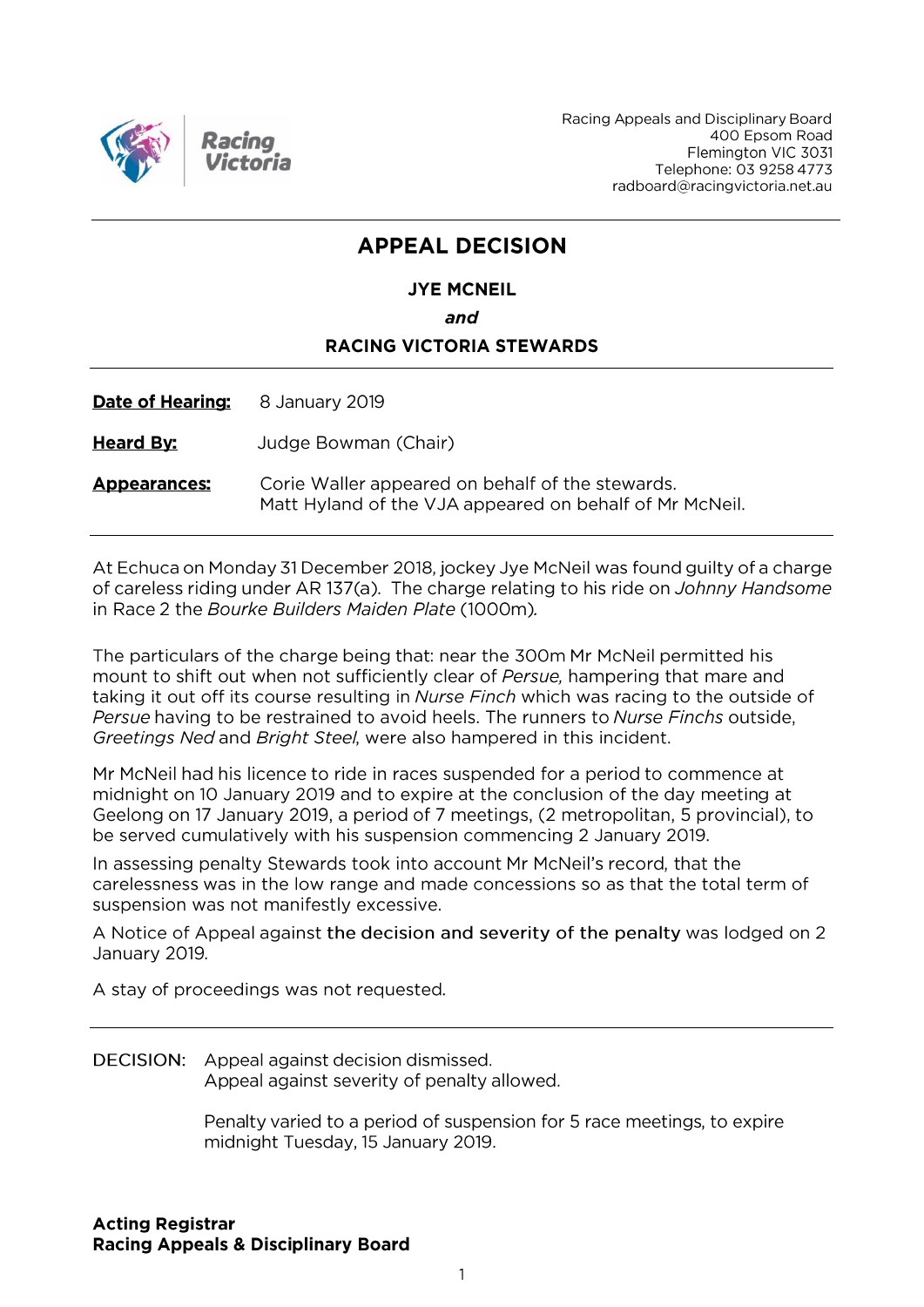# **TRANSCRIPT OF PROCEEDINGS**

## **RACING APPEALS AND DISCIPLINARY BOARD**

\_\_\_\_\_\_\_\_\_\_\_\_\_\_\_\_\_\_\_\_\_\_\_\_\_\_\_\_\_\_\_\_\_\_\_\_\_\_\_\_\_\_\_\_\_\_\_\_\_\_\_\_\_\_\_\_\_\_\_\_\_\_\_

#### **HIS HONOUR JUDGE J. BOWMAN, Chairman**

## **EXTRACT OF PROCEEDINGS**

**DECISION**

## **JYE McNEIL**

**- and -**

## **RACING VICTORIA STEWARDS**

#### **RACING VICTORIA CENTRE, FLEMINGTON**

#### **TUESDAY, 8 JANUARY 2019**

MR M. HYLAND appeared on behalf of Mr J. McNeil

MR C. WALLER appeared on behalf of the RVL Stewards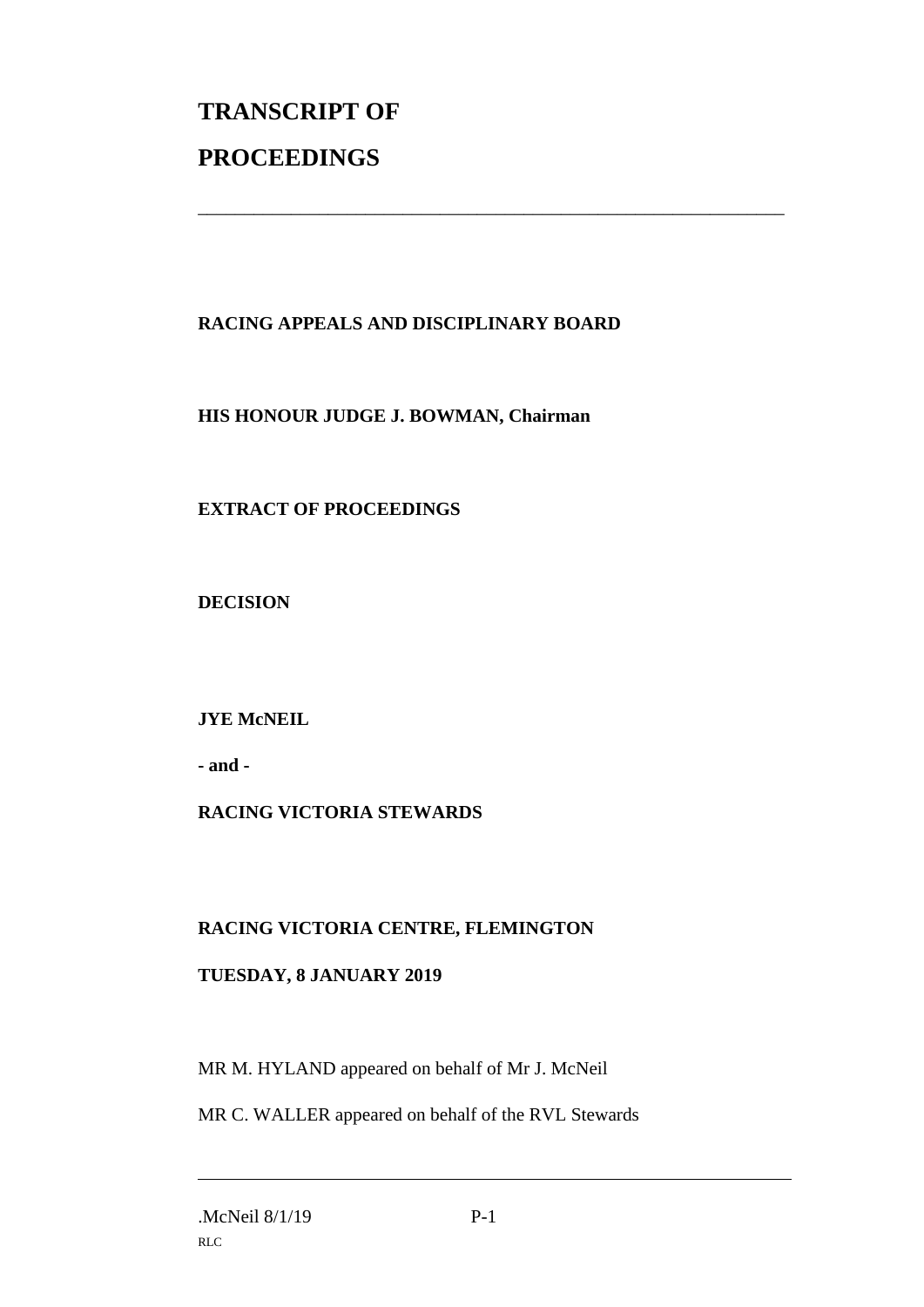CHAIRMAN: Mr Jye McNeil, you have pleaded not guilty to a charge of careless riding, in that at Echuca on 31 December last in race 2 over 1000 metres, you permitted your mount, Johnny Handsome, to shift out when not sufficiently clear of Persue, ridden by Jess Philpot, hampering it and taking it off its course. This in turn resulted in Nurse Finch, ridden by John Keating, to be restrained and further interference to be caused to Greetings Ned and Bright Steel which were further out.

The incident upon which the Stewards rely occurred on or very shortly after the home turn. The Stewards expressed the view that the carelessness was in the low range and imposed a suspension of seven meetings. You are appealing against both the decision and the severity of the penalty.

I have viewed the video many times. There is no doubt that interference was caused to John Keating's mount and that this also resulted in two horses to his outside being hampered. There is also no doubt that you moved your mount outward from behind the horse ridden by Nikita Beriman which had been racing to the outside of the leader. I also accept that Ms Beriman's mount did drift or hang out around the home turn.

During the course of the interview with jockeys after the race, Ms Beriman effectively said that what occurred was nothing to do with her and she was asked no further questions, either by the Stewards or by yourself. In my opinion, the video shows that you opted to come out from behind Nikita Beriman's mount when you were not sufficiently clear of Jess Philpot's mount.